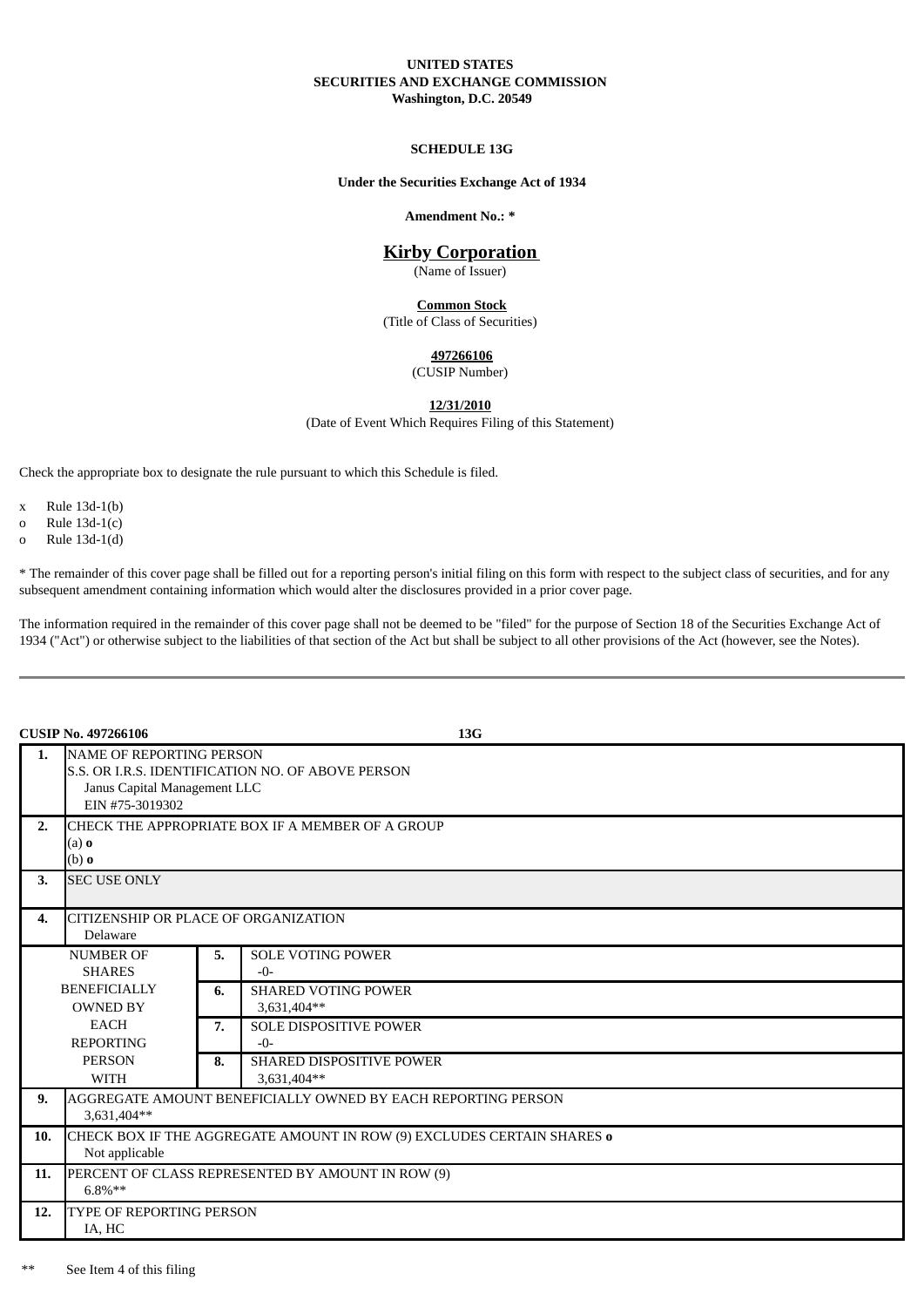### **Item 1.**

- (a). Name of Issuer: Kirby Corporation ("Kirby Corp")
- (b). Address of Issuer's Principal Executive Offices:

55 Waugh Drive Ste 1000 Houston, TX 77007

## **Item 2.**

- (a).- (c). Name, Principal Business Address, and Citizenship of Persons Filing:
	- (1) Janus Capital Management LLC ("Janus Capital") 151 Detroit Street Denver, Colorado 80206 Citizenship: Delaware
- (d). Title of Class of Securities: Common Stock
- (e). CUSIP Number: 497266106

#### **Item 3.**

This statement is filed pursuant to Rule 13d-1 (b) or 13d-2(b) and the person filing, Janus Capital, is an investment adviser in accordance with Section 240.13d-1(b)(ii)(E) as well as a parent holding company/control person in accordance with Section 240.13d-1(b)(ii)(G). See Item 4 for additional information..

#### **Item 4. Ownership**

The information in items 1 and 5 through 11 on the cover page(s) on Schedule 13G is hereby incorporated by reference.

Janus Capital has a direct 94.5% ownership stake in INTECH Investment Management ("INTECH") and a direct 77.8% ownership stake in Perkins Investment Management LLC("Perkins"). Due to the above ownership structure, holdings for Janus Capital, Perkins and INTECH are aggregated for purposes of this filing. Janus Capital, Perkins and INTECH are registered investment advisers, each furnishing investment advice to various investment companies registered under Section 8 of the Investment Company Act of 1940 and to individual and institutional clients (collectively referred to herein as "Managed Portfolios").

As a result of its role as investment adviser or sub-adviser to the Managed Portfolios, Perkins may be deemed to be the beneficial owner of 3,371,504 shares or 6.3% of the shares outstanding of Kirby Corp Common Stock held by such Managed Portfolios. However, Perkins does not have the right to receive any dividends from, or the proceeds from the sale of, the securities held in the Managed Portfolios and disclaims any ownership associated with such rights.

As a result of its role as investment adviser or sub-adviser to the Managed Portfolios, INTECH may be deemed to be the beneficial owner of 259,900 shares or 0.5% of the shares outstanding of Kirby Corp Common Stock held by such Managed Portfolios. However, INTECH does not have the right to receive any dividends from, or the proceeds from the sale of, the securities held in the Managed Portfolios and disclaims any ownership associated with such rights.

#### **Item 5. Ownership of Five Percent or Less of a Class**

Not applicable.

# **Item 6. Ownership of More than Five Percent on Behalf of Another Person**

The Managed Portfolios, set forth in Item 4 above, have the right to receive all dividends from, and the proceeds from the sale of, the securities held in their respective accounts.

The interest of any one such person does not exceed 5% of the class of securities.

These shares were acquired in the ordinary course of business, and not with the purpose of changing or influencing control of the Issuer.

# **Item 7. Identification and Classification of the Subsidiary Which Acquired the Security Being Reported on by the Parent Holding Company**

Perkins is a direct subsidiary of Janus Capital (Janus Capital has a direct 77.8% ownership stake) and is a registered investment adviser furnishing investment advice to various investment companies registered under Section 8 of the Investment Company Act of 1940 and to individual and institutional clients.

INTECH is a direct subsidiary of Janus Capital (Janus Capital has a direct 94.5% ownership stake) and is a registered investment adviser furnishing investment advice to various investment companies registered under Section 8 of the Investment Company Act of 1940 and to individual and institutional clients.